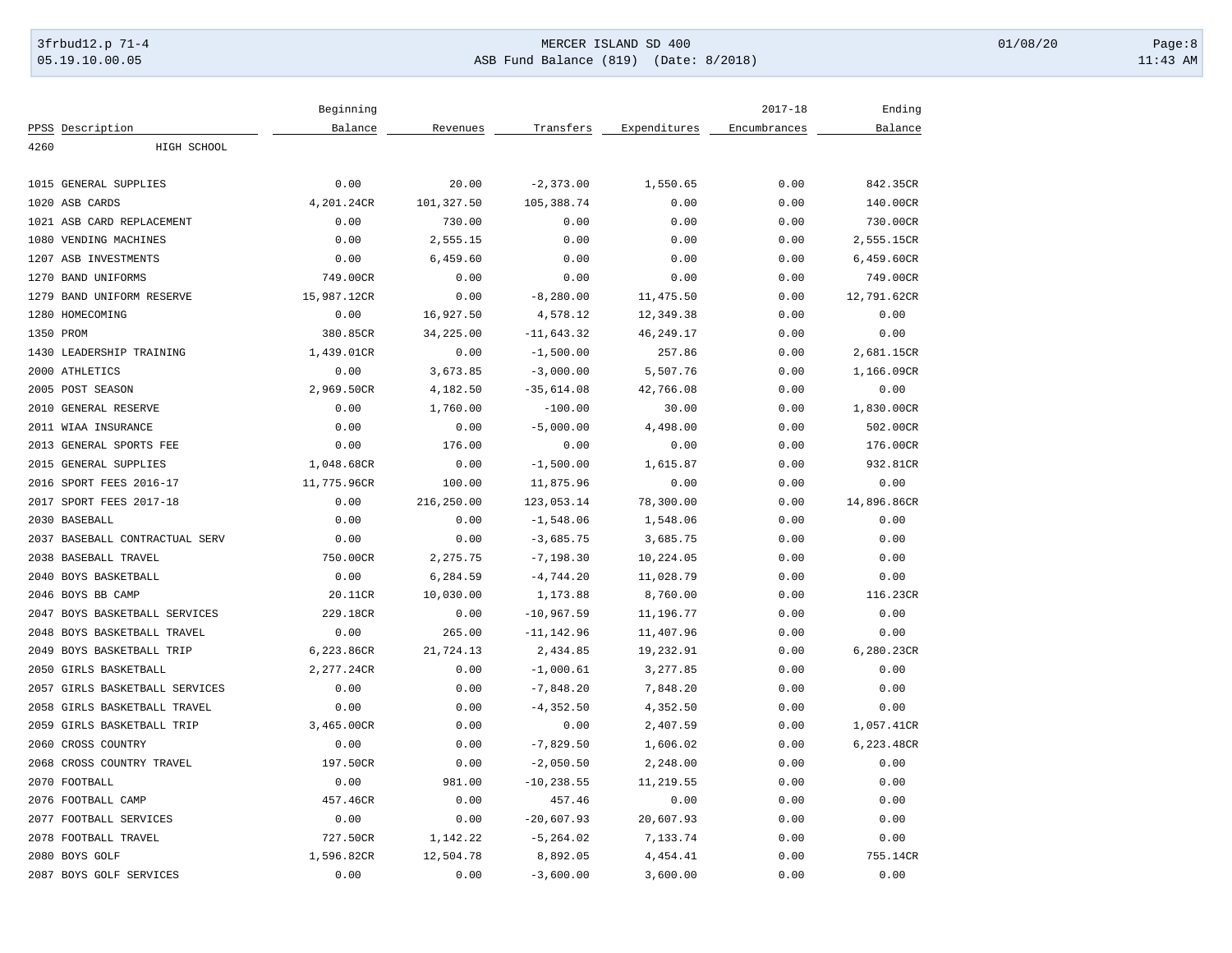# 3frbud12.p 71-4 **Details and the CER ISLAND SD 400** MERCER ISLAND SD 400 01/08/20 Page:9 05.19.10.00.05 ASB Fund Balance (819) (Date: 8/2018) 11:43 AM

|      |                                | Beginning  |          |               |              | $2017 - 18$  | Ending     |
|------|--------------------------------|------------|----------|---------------|--------------|--------------|------------|
|      | PPSS Description               | Balance    | Revenues | Transfers     | Expenditures | Encumbrances | Balance    |
| 4260 | HIGH SCHOOL                    |            |          |               |              |              |            |
|      | 2088 BOYS GOLF TRAVEL          | 0.00       | 2,463.40 | $-8,892.05$   | 8,892.05     | 0.00         | 2,463.40CR |
|      | 2089 BOYS GOLF TRIP            | 3,077.08CR | 0.00     | 0.00          | 478.64       | 0.00         | 2,598.44CR |
|      | 2090 GIRLS GOLF                | 0.00       | 440.00   | $-1,878.42$   | 2,318.42     | 0.00         | 0.00       |
|      | 2097 GIRLS GOLF SERVICES       | 0.00       | 0.00     | $-2,484.08$   | 2,484.08     | 0.00         | 0.00       |
|      | 2098 GIRLS GOLF TRAVEL         | 0.00       | 0.00     | $-118.47$     | 118.47       | 0.00         | 0.00       |
|      | 2100 GIRLS GYMASTICS           | 4,514.45CR | 863.66   | 0.00          | 1,853.17     | 0.00         | 3,524.94CR |
|      | 2107 GIRLS GYMNASTICS SERVICES | 0.00       | 0.00     | $-5,920.02$   | 5,920.02     | 0.00         | 0.00       |
|      | 2108 GIRLS GYMASTICS TRAVEL    | 0.00       | 0.00     | $-1,787.50$   | 1,787.50     | 0.00         | 0.00       |
|      | 2130 BOYS SOCCER               | 0.00       | 0.00     | $-1, 494.95$  | 1,494.95     | 0.00         | 0.00       |
|      | 2137 BOYS SOCCER SERVICES      | 0.00       | 0.00     | $-5,506.22$   | 5,506.22     | 0.00         | 0.00       |
|      | 2138 BOYS SOCCER TRAVEL        | 0.00       | 0.00     | $-4,507.25$   | 4,507.25     | 0.00         | 0.00       |
|      | 2140 GIRLS SOCCER              | 40.28CR    | 0.00     | $-7, 238.23$  | 4,954.15     | 0.00         | 2,324.36CR |
|      | 2147 GIRLS SOCCER SERVICES     | 0.00       | 0.00     | $-3,869.04$   | 3,869.04     | 0.00         | 0.00       |
|      | 2148 GIRLS SOCCER TRAVEL       | 225.00CR   | 590.00   | $-4,584.50$   | 4,809.50     | 0.00         | 590.00CR   |
|      | 2150 BOYS SWIMMING             | 1,955.93CR | 0.00     | 0.00          | 868.05       | 0.00         | 1,087.88CR |
|      | 2157 BOYS SWIMMING SERVICES    | 0.00       | 0.00     | $-14,998.40$  | 14,998.40    | 0.00         | 0.00       |
|      | 2158 BOYS SWIMMING TRAVEL      | 553.15CR   | 0.00     | $-126.35$     | 679.50       | 0.00         | 0.00       |
|      | 2160 GIRLS SWIMMING            | 176.49CR   | 75.42    | $-539.94$     | 791.85       | 0.00         | 0.00       |
|      | 2167 GIRLS SWIMMING SERVICES   | 0.00       | 0.00     | $-20, 445.22$ | 20,445.22    | 0.00         | 0.00       |
|      | 2168 GIRLS SWIMMING TRAVEL     | 1,010.00CR | 3,977.25 | 0.02          | 3,945.50     | 0.00         | 1,041.73CR |
|      | 2169 GIRLS SWIM TRIPS          | 0.00       | 2,214.84 | $-0.02$       | 2,214.86     | 0.00         | 0.00       |
|      | 2170 BOYS TENNIS               | 4,427.92CR | 0.00     | $-7,070.60$   | 1,541.55     | 0.00         | 9,956.97CR |
|      | 2178 BOYS TENNIS TRAVEL        | 0.00       | 1,163.70 | $-3, 459.40$  | 3,459.40     | 0.00         | 1,163.70CR |
|      | 2180 GIRLS TENNIS              | 1,326.89CR | 970.00   | 0.00          | 1,905.97     | 0.00         | 390.92CR   |
|      | 2188 GIRLS TENNIS TRAVEL       | 1,238.75CR | 852.50   | $-5,980.00$   | 4,214.25     | 0.00         | 3,857.00CR |
|      | 2190 BOYS & GIRLS TRACK        | 843.94CR   | 675.00   | $-6,400.00$   | 6,925.80     | 0.00         | 993.14CR   |
|      | 2198 BOYS & GIRLS TRACK TRAVE  | 448.50CR   | 1,842.00 | $-9,460.00$   | 4,326.00     | 0.00         | 7,424.50CR |
|      | 2210 VOLLEYBALL                | 0.00       | 695.00   | $-1,080.48$   | 1,775.48     | 0.00         | 0.00       |
|      | 2217 VOLLEYBALL SERVICES       | 0.00       | 0.00     | $-6, 277.60$  | 6,277.60     | 0.00         | 0.00       |
|      | 2218 VOLLEYBALL TRAVEL         | 0.00       | 0.00     | $-2, 218.25$  | 2,218.25     | 0.00         | 0.00       |
|      | 2220 WRESTLING                 | 0.00       | 0.00     | $-3,699.92$   | 3,699.92     | 0.00         | 0.00       |
|      | 2227 WRESTLING SERVICES        | 0.00       | 0.00     | $-1, 119.32$  | 1,119.32     | 0.00         | 0.00       |
|      | 2228 WRESTLING TRAVEL          | 0.00       | 0.00     | $-1,091.25$   | 1,091.25     | 0.00         | 0.00       |
|      | 2240 Girls Badminton           | 0.00       | 136.00   | $-1,556.36$   | 1,692.36     | 0.00         | 0.00       |
|      | 2248 Girls Badminton Travel    | 0.00       | 1,058.00 | $-4, 293.64$  | 2,629.50     | 0.00         | 2,722.14CR |
|      | 2250 FIRST AIDE/TRAINER        | 3,210.21CR | 0.00     | 0.00          | 2,771.35     | 0.00         | 438.86CR   |
|      | 2270 GIRLS SOFTBALL            | 0.00       | 56.00    | $-1,884.54$   | 1,940.54     | 0.00         | 0.00       |
|      | 2277 GIRLS SOFTBALL SERVICES   | 0.00       | 1,430.00 | $-1, 353.50$  | 2,783.50     | 0.00         | 0.00       |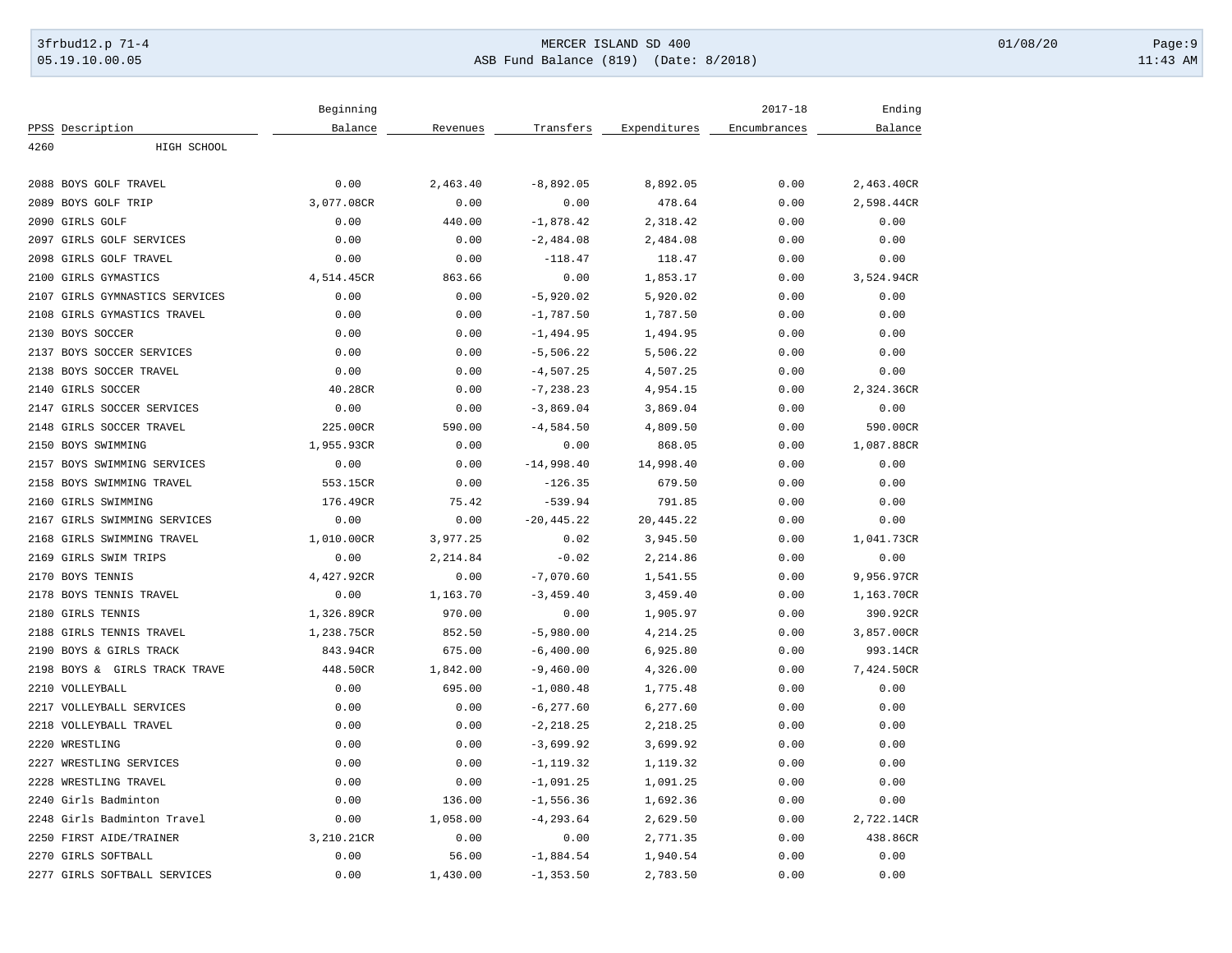# 3frbud12.p 71-4 **Details and the CER ISLAND SD 400** MERCER ISLAND SD 400 01/08/20 Page:10 05.19.10.00.05 ASB Fund Balance (819) (Date: 8/2018) 11:43 AM

|                        |                                 | Beginning   |            |               |              | $2017 - 18$  | Ending      |
|------------------------|---------------------------------|-------------|------------|---------------|--------------|--------------|-------------|
| PPSS Description       |                                 | Balance     | Revenues   | Transfers     | Expenditures | Encumbrances | Balance     |
| 4260                   | HIGH SCHOOL                     |             |            |               |              |              |             |
|                        |                                 |             |            |               |              |              |             |
| 2278                   | GIRLS SOFTBALL TRAVEL           | 0.00        | 861.25     | $-2, 233.00$  | 3,094.25     | 0.00         | 0.00        |
| 2280                   | <b>GATE RECEIPTS</b>            | 1,824.79CR  | 71,021.50  | 72,784.90     | 61.39        | 0.00         | 0.00        |
| 2300 INTRAMURALS       |                                 | 100.00CR    | 0.00       | 0.00          | 0.00         | 0.00         | 100.00CR    |
| 3430 CLASS OF 2018     |                                 | 17,755.84CR | 0.00       | 13,678.13     | 1,000.00     | 0.00         | 3,077.71CR  |
| 3440 CLASS OF 2019     |                                 | 6,745.06CR  | 0.00       | $-1,707.08$   | 0.00         | 0.00         | 8,452.14CR  |
| 3450 CLASS OF 2020     |                                 | 2,348.75CR  | 0.00       | $-2,528.76$   | 0.00         | 0.00         | 4,877.51CR  |
| 3460 CLASS OF 2021     |                                 | 0.00        | 0.00       | $-2, 377.09$  | 263.56       | 0.00         | 2,113.53CR  |
| 4020<br>CHESS CLUB     |                                 | 3,122.28CR  | 0.00       | 0.00          | 0.00         | 0.00         | 3,122.28CR  |
| 4030 YEARBOOK/ANNUAL   |                                 | 86,597.27CR | 103,795.00 | 0.00          | 104,504.05   | 0.00         | 85,888.22CR |
| 4050                   | <b>BAND OPERATIONS</b>          | 13,603.87CR | 35,920.26  | 8,955.25      | 29, 267. 16  | 0.00         | 11,301.72CR |
| 4052 MORNING JAZZ      |                                 | 3,523.99CR  | 0.00       | $-6, 415.83$  | 9,407.46     | 0.00         | 532.36CR    |
| 4053 Jazz Ensemble     |                                 | 6,415.83CR  | 0.00       | 6,415.83      | 0.00         | 0.00         | 0.00        |
| 4055 Band Trip         |                                 | 10,741.03CR | 137,568.78 | 263.00        | 79,241.56    | 0.00         | 68,805.25CR |
| 4058 BAND EASTSHORE    |                                 | 4,382.81CR  | 8,503.00   | $-10, 465.00$ | 20, 413.73   | 0.00         | 2,937.08CR  |
| 4059 DO NOT USE        |                                 | 3,465.00CR  | 0.00       | 3,465.00      | 0.00         | 0.00         | 0.00        |
| 4060 CREST GREENHOUSE  |                                 | 2,625.86CR  | 6,168.00   | 0.00          | 2,184.85     | 0.00         | 6,609.01CR  |
| 4065 CREST STORE       |                                 | 2,290.49CR  | 2,383.60   | 0.00          | 2,937.56     | 0.00         | 1,736.53CR  |
| 4074 CHEER             |                                 | 12,935.00   | 10,234.60  | $-3,900.00$   | 16,026.35    | 0.00         | 14,826.75   |
| 4080 CHOIR             |                                 | 320.52CR    | 2,307.00   | 0.00          | 2,118.02     | 0.00         | 509.50CR    |
|                        | 4090 Health Occupations Stu Ass | 0.00        | 3,965.00   | 0.00          | 2,772.25     | 0.00         | 1,192.75CR  |
| STUDENT STORE<br>4100  |                                 | 22,808.85CR | 18,734.94  | $-263.00$     | 16, 178.74   | 0.00         | 25,628.05CR |
| 4108 DECAL TRAVEL      |                                 | 4,166.30CR  | 31,103.23  | 0.00          | 31,178.60    | 0.00         | 4,090.93CR  |
| 4110 DEBATE            |                                 | 5,719.33CR  | 950.00     | 0.00          | 303.00       | 0.00         | 6,366.33CR  |
| 4120 DRAMA             |                                 | 844.36CR    | 52,205.25  | $-2,000.00$   | 50,872.78    | 0.00         | 4,176.83CR  |
|                        |                                 |             |            |               |              |              |             |
| 4130 DRILL TEAM        |                                 | 9,194.68CR  | 36, 264.34 | $-4,550.00$   | 39, 197. 24  | 0.00         | 10,811.78CR |
|                        | 4170 INTERNATIONAL CLUB         | 5,496.36CR  | 45.00      | $-1,500.00$   | 534.38       | 0.00         | 6,506.98CR  |
|                        | 4190 FOREIGN LANGUAGE CLUB      | 509.56CR    | 0.00       | 0.00          | 0.00         | 0.00         | 509.56CR    |
| 4200 HONOR SOCIETY     |                                 | 526.81CR    | 3,990.00   | 0.00          | 2,685.67     | 0.00         | 1,831.14CR  |
| 4210 ART HONOR SOCIETY |                                 | 0.00        | 61.00      | $-112.39$     | 173.39       | 0.00         | 0.00        |
|                        | 4215 TRI-MUSIC HONOR SOCIETY    | 0.00        | 1,020.00   | 0.00          | 284.70       | 0.00         | 735.30CR    |
| 4230                   | SENIOR SERVICE CLUB             | 36,589.20CR | 10,775.00  | 6,300.00      | 1,608.09     | 0.00         | 39,456.11CR |
| 4235 SENIOR BREAKFST   |                                 | 12,898.77CR | 2,350.01   | 0.00          | 7,360.22     | 0.00         | 7,888.56CR  |
| 4240 MERCER HI TIMES   |                                 | 75.00CR     | 9,476.00   | $-2,000.00$   | 4,463.51     | 0.00         | 7,087.49CR  |
| 4250 MATH CLUB         |                                 | 7,553.70CR  | 0.00       | 0.00          | 151.00       | 0.00         | 7,402.70CR  |
| 4260 ORCHESTRA         |                                 | 0.00        | 72.60      | 0.00          | 410.60       | 0.00         | 338.00      |
| 4270 PEGASUS           |                                 | 535.06CR    | 0.00       | $-2,000.00$   | 1,220.17     | 0.00         | 1,314.89CR  |
| 4290 KMIH RADIO CLUB   |                                 | 11,931.24CR | 8,549.00   | 0.00          | 14,369.01    | 0.00         | 6,111.23CR  |
| 4291 RADIO DONATIONS   |                                 | 0.00        | 0.00       | $-10,000.00$  | 0.00         | 0.00         | 10,000.00CR |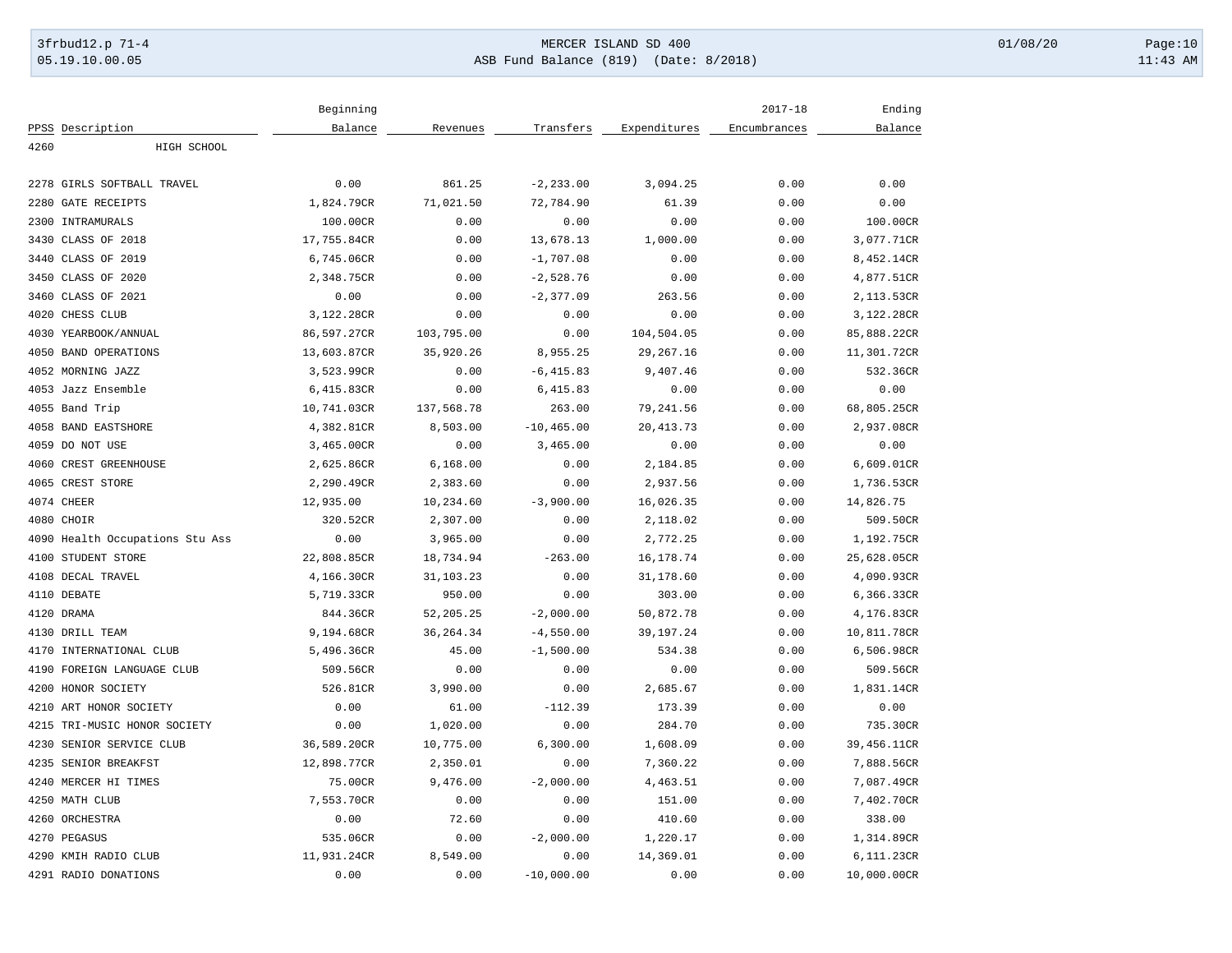# 3frbud12.p 71-4 **Details and the CER ISLAND SD 400** MERCER ISLAND SD 400 01/08/20 Page:11 05.19.10.00.05 ASB Fund Balance (819) (Date: 8/2018) 11:43 AM

|      |                                     | Beginning   |           |             |              | $2017 - 18$  | Ending      |
|------|-------------------------------------|-------------|-----------|-------------|--------------|--------------|-------------|
|      | PPSS Description                    | Balance     | Revenues  | Transfers   | Expenditures | Encumbrances | Balance     |
| 4260 | HIGH SCHOOL                         |             |           |             |              |              |             |
|      | 4300 BOYS LACROSSE CLUB             | 5,551.33    | 48,139.75 | $-2,549.73$ | 46,910.46    | 0.00         | 1,772.31    |
|      | 4305 GIRLS LACROSSE                 | 0.00        | 8,792.31  | $-205.00$   | 9,414.27     | 0.00         | 416.96      |
|      | 4310 COMMITTEE TO SAVE EARTH        | 1,438.85CR  | 0.00      | 0.00        | 0.00         | 0.00         | 1,438.85CR  |
|      |                                     |             |           |             |              |              |             |
|      | 4320 KEY CLUB                       | 277.79CR    | 4,015.60  | 0.00        | 3,444.54     | 0.00         | 848.85CR    |
|      | 4365 GIRLS LACROSSE 16-17           | 0.00        | 205.00    | 205.00      | 0.00         | 0.00         | 0.00        |
|      | 4430 NATURAL HELPERS                | 1,160.72CR  | 0.00      | 0.00        | 0.00         | 0.00         | 1,160.72CR  |
|      | 4440 VICA                           | 101.49CR    | 0.00      | 0.00        | 0.00         | 0.00         | 101.49CR    |
|      | 4460 BOYS WATERPOLO                 | 13,580.50CR | 15,444.32 | 7,720.83    | 10,444.82    | 0.00         | 10,859.17CR |
|      | 4465 GIRLS WATERPOLO                | 947.76      | 6,625.00  | $-7,720.83$ | 13,398.07    | 0.00         | 0.00        |
|      | 4480 MODEL UN CLUB                  | 88.00CR     | 0.00      | 0.00        | 0.00         | 0.00         | 88.00CR     |
|      | 4510 STOCK CLUB                     | 100.00CR    | 0.00      | 0.00        | 0.00         | 0.00         | 100.00CR    |
|      | 4530 ART CLUB                       | 1,286.55CR  | 722.00    | 112.39      | 306.84       | 0.00         | 1,589.32CR  |
|      | 4535 COOKING CLUB                   | 24.67CR     | 0.00      | 0.00        | 0.00         | 0.00         | 24.67CR     |
|      | 4540 SCIENCE CLUB                   | 205.32CR    | 1,400.00  | 0.00        | 781.53       | 0.00         | 823.79CR    |
|      | 4545 ROBOTICS CLUB                  | 2,759.01CR  | 11,983.57 | $-2,000.00$ | 1,045.95     | 0.00         | 15,696.63CR |
|      | 4560 BE KIND CLUB                   | 280.22CR    | 0.00      | 0.00        | 0.00         | 0.00         | 280.22CR    |
|      | 4580 SPIRIT CLUB                    | 185.76CR    | 0.00      | 0.00        | 0.00         | 0.00         | 185.76CR    |
|      | 4600 ULTIMATE FRISBEE               | 3,455.13CR  | 7,935.00  | 0.00        | 4,254.07     | 0.00         | 7,136.06CR  |
|      | 4605 UNIFIED BASKETBALL CLUB        | 213.59CR    | 0.00      | 0.00        | 0.00         | 0.00         | 213.59CR    |
|      | 4610 BRIDGES CLUB                   | 258.31CR    | 0.00      | 0.00        | 0.00         | 0.00         | 258.31CR    |
|      | 4620 MOCK TRIAL CLUB                | 32.28CR     | 5,455.00  | 0.00        | 3,639.00     | 0.00         | 1,848.28CR  |
|      | 4625 OUTDOOR CLUB                   | 235.00CR    | 0.00      | 0.00        | 0.00         | 0.00         | 235.00CR    |
|      | 4630 INTERACT CLUB                  | 353.29CR    | 2,281.00  | 0.00        | 2,000.00     | 0.00         | 634.29CR    |
|      | 4635 Vietnam Club Trip              | 724.00CR    | 0.00      | 0.00        | 0.00         | 0.00         | 724.00CR    |
|      | 4640 Green Team Club                | 870.74CR    | 0.00      | 0.00        | 37.28        | 0.00         | 833.46CR    |
|      | 4645 POETRY CLUB                    | 238.76CR    | 0.00      | 0.00        | 0.00         | 0.00         | 238.76CR    |
|      | 4650 CONSCIOUS CLUB                 | 0.00        | 100.00    | 0.00        | 0.00         | 0.00         | 100.00CR    |
|      | 4695 KNOWLEDGE BOWL                 | 275.57CR    | 0.00      | 0.00        | 0.00         | 0.00         | 275.57CR    |
|      | 4710 DESTINATION IMAGINATION        | 450.00CR    | 0.00      | 0.00        | 0.00         | 0.00         | 450.00CR    |
|      | 4720 SMILE TO A CHILD CLUB          | 186.07CR    | 0.00      | 0.00        | 0.00         | 0.00         | 186.07CR    |
|      | 4750 MTI ENTERPRISE                 | 2,762.14CR  | 7,360.60  | $-127.00$   | 5,390.23     | 0.00         | 4,859.51CR  |
|      | 4775 CHINESE CLUB                   | 50.00CR     | 0.00      | 0.00        | 0.00         | 0.00         | 50.00CR     |
|      | 4780 SPANISH CLUB                   | 1,351.11CR  | 0.00      | 0.00        | 0.00         | 0.00         | 1,351.11CR  |
|      | 4785 AP FRENCH                      | 100.00CR    | 0.00      | 0.00        | 0.00         | 0.00         | 100.00CR    |
|      | 4790 FRENCH HONOR SOCIETY           | 273.97CR    | 1,050.00  | 0.00        | 657.39       | 0.00         | 666.58CR    |
|      | 4795 KIDSCORP CLUB                  | 600.00CR    | 0.00      | 0.00        | 0.00         | 0.00         | 600.00CR    |
|      | 4797 NATIONAL CHINESE HONOR SOCIETY | 224.55CR    | 55.00     | 0.00        | 191.50       | 0.00         | 88.05CR     |
|      | 4800 STEAMPUNK CLUB                 | 50.00CR     | 0.00      | 0.00        | 0.00         | 0.00         | 50.00CR     |